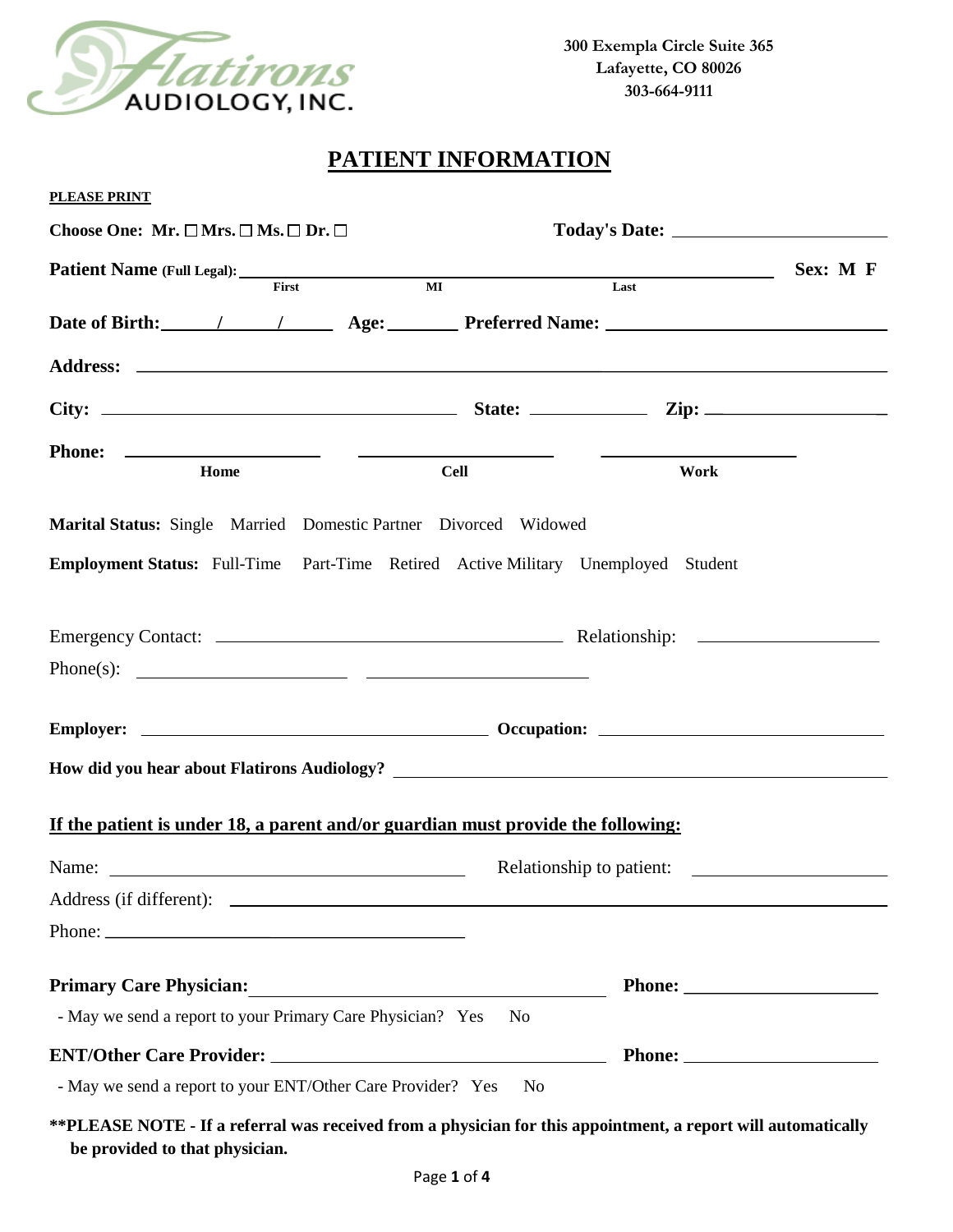

## **INSURANCE:**

Please complete this section AND provide your card(s) so that a copy can be made. Without the proper information for billing we will be unable to file a claim on your behalf and you will be responsible for all charges incurred for this and future visits. We will also require a copy of your driver's license or another form of picture identification.

| If the patient is not the primary insured - please complete the following: |  |
|----------------------------------------------------------------------------|--|
|                                                                            |  |
|                                                                            |  |
|                                                                            |  |
| Phone:                                                                     |  |

 **I DO NOT HAVE INSURANCE AND WILL SELF-PAY FOR ALL SERVICES**

### **PERMISSION TO CONTACT YOU:**

Flatirons Audiology may contact you after your visit to provide information regarding your appointment and to schedule and/or confirm future appointments. These permissions will remain in effect until revoked by you in writing.

Detailed messages may be left, either by voicemail or with anyone answering the phone, at: (Check all that apply) Home  $\Box$  Cell  $\Box$  Work  $\Box$ 

May we contact you by email? If so, please provide your email address.

Email Address:

\* For use by this office only for appointment and/or other office related information

Our office sends quarterly newsletters and other informational letters (e.g., annual hearing test reminders) through the mail. May we add you to our mailing list? **YES NO**

Do we have permission to speak with anyone else regarding your appointments, test results, hearing aids, or billing and insurance information? If so, please complete the following:

|               | Phone:        |
|---------------|---------------|
|               |               |
| Relationship: | Phone:        |
|               | Relationship: |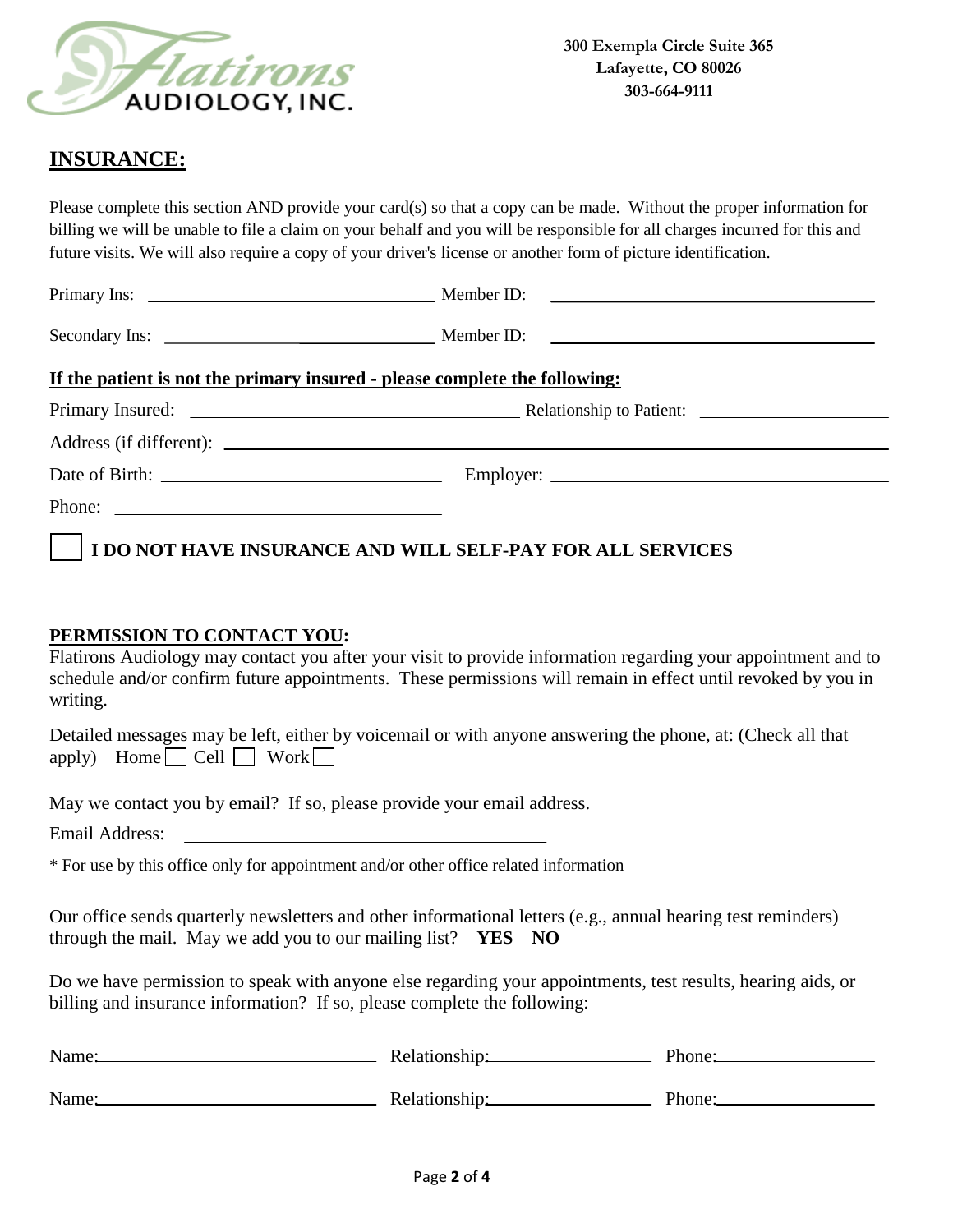

#### **Please read and initial each of the items listed below**

#### **Initials**

For your convenience we accept Cash, Check, Visa, MasterCard and Discover. Any payments made by check will have a \$25 returned check charge added to the account if that payment is dishonored by your bank for any reason.

We understand that sometimes you may be running late for your appointment. Unfortunately, we have scheduled patients throughout the day and may not be able to see you if you arrive more than 10 minutes late for your scheduled appointment time. We will make every effort to accommodate you if time allows, but we may need to reschedule your appointment.

In the event that you need to cancel or reschedule an appointment, we do ask for 24 hours notice. If you fail to show up for an appointment or cancel/reschedule with less than 24 hours notice, you may be charged up to \$75 depending on the length of the scheduled appointment. Exceptions will be made depending on the circumstances. The number to call for all appointments is **303-664-9111.** 

I have read and understand all of the above information. I certify that the information I have provided is true and correct to the best of my knowledge.

**Patient or Responsible Party Signature Date Signed Date Signed** 

**Printed Name**

## **Notice of Privacy Practices Acknowledgement - Please read and sign below**

This is to acknowledge the receipt of Flatirons Audiology's Notice of Privacy Practices. In accordance with the requirements of the federal regulation "HIPAA Privacy Rule", we are requesting your signature as verification that you have been given the opportunity to review our privacy practices. You may request a printed copy to keep for your records. If the patient refuses to sign this acknowledgement, this practice is not obligated to treat the patient.

**Patient or Responsible Party Signature Date Signed Date Signed** 

**Printed Name**